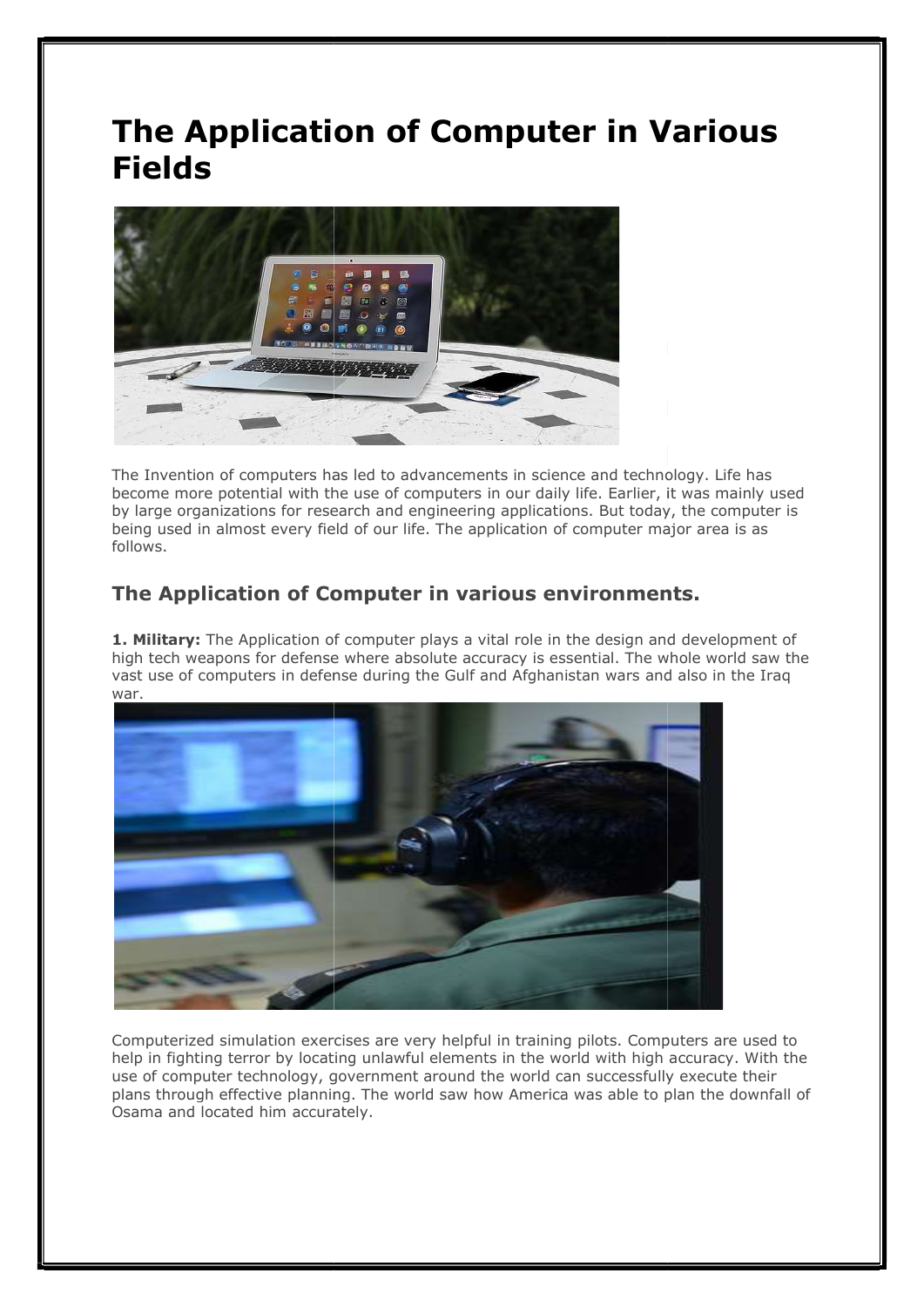**2. BANKS:** As a result of the computerization and networking of a large number of banks, several facilities are being offered to the customers. Using online banking, you can check your past transactions from the date of the account opening with real-time balance.



Money can be easily be transferred to any account across the globe. Internet banking also allows to use ATM or Debit Card, Credit Card to shop, buy tickets, pay bills for utility services like electricity, telephone, and mobiles recharge.

You can even subscribe to a free monthly bank account statements and apply online to open fixed deposits. the facility of subscribing to mobile banking enables you to virtually carry along the bank with you.

**3. Research:** The computer is facilitating the research work in a tremendous way by performing complex computations, which sometimes seem impossible for humans. Some of them are listed below:-

- The computations required for launching a new satellite into space in one such example.
- Earthquakes and Tsunami warnings are possible with the aid of computers.
- Weather forecasting is done with help of computers.
- impact of nuclear tests can be studied using computers.

4. **Education:** The application of computer play vital role in Computer-aided learning and teaching is changing the entire spectrum of our education system. The multimedia-rich computerized animation and video help students to understand the concepts in a very simple and effective manner.



Virtual Classroom s is a reality nowadays. The technology uses video conferencing and online modules of study material for learning. With the advent of e-learning, students can study as per schedule. Now, It has become possible to conduct online entrance exams at the national and international levels with the help of computers.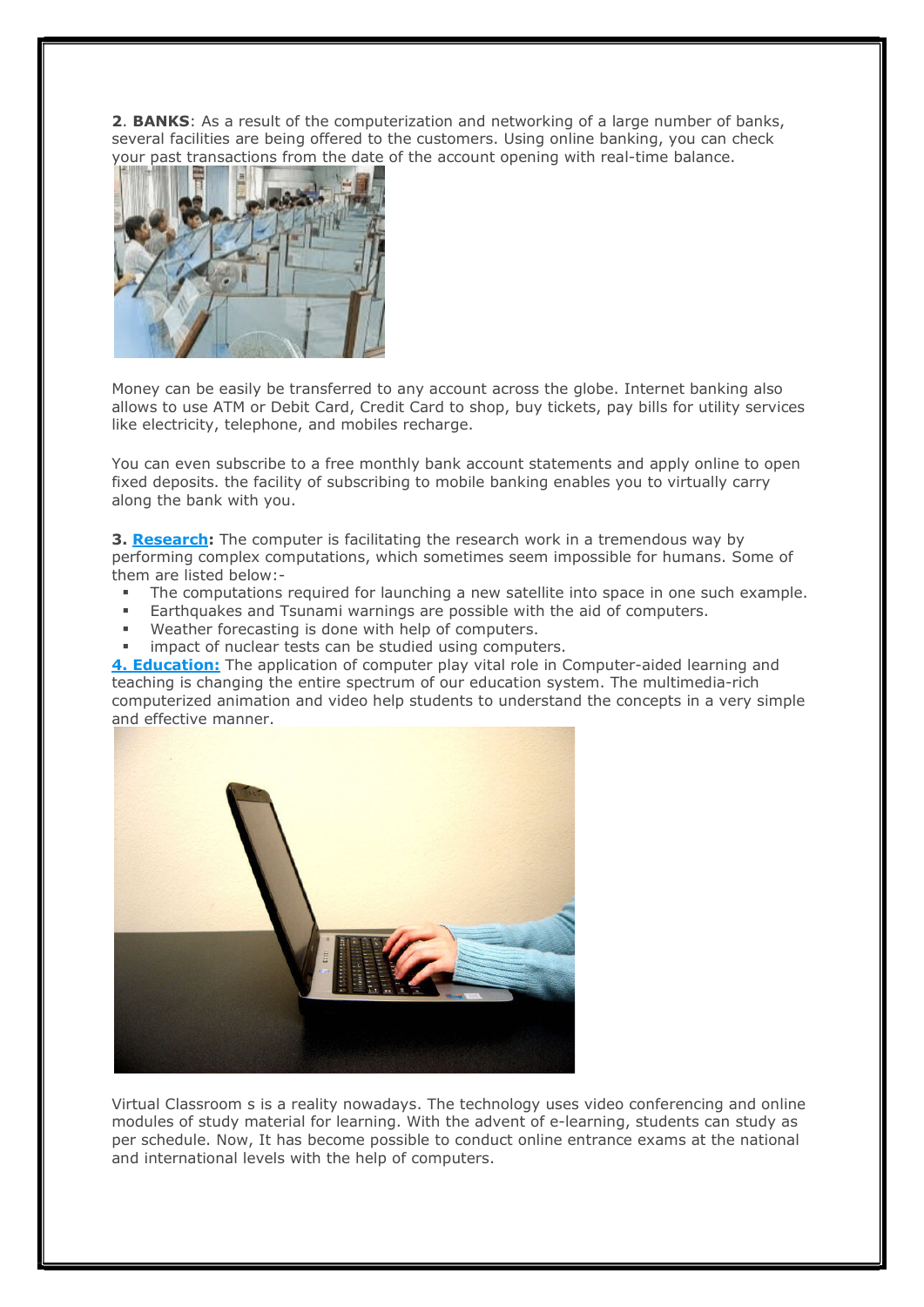The results of various education boards, as well as entrance exams, are available online. Students can find information about various colleges through the Internet can apply online for desired courses.

**5. Media and Communication:** The application of computers has played a major role in revolutionizing the communication system. From Advent of Telephone and Television which were perceived as incredible things, we have come a long way to enjoy the facilities like mobile phones, the Internet , E-mail, SMS, Chating, Cable TV Video Conferencing, etc.



Music can be composed by using MIDI (Musical Instrument Digital Interface), which allows editing and controlling of sound. A variety of musical formats can be played as well as recorded by using computers.

6. Criminal Identification and LAW Enforcement: The application of computers can create close resembling photographs of criminals. This help CBI(Central Bureau of Investigation) staff to identify the criminals. The police use the DNA fingerprinting technique to identify accused with the help of skin, hair, or blood samples collected from the site of crime.



The traffic police use speed cameras on traffic lights to monitor people for law violations. The police also use computers to track the information of stolen automobiles and mobile phones in order to catch the criminals in no time.

7. **Entertainment:** At home, the application of computers are being used for as well as entertainment. With the advent of a computer, the member of the family can have easy access to games music, movie e-mail, chatting, and research for their projects and assignments. People can even enjoy the facility of watching television on their computers.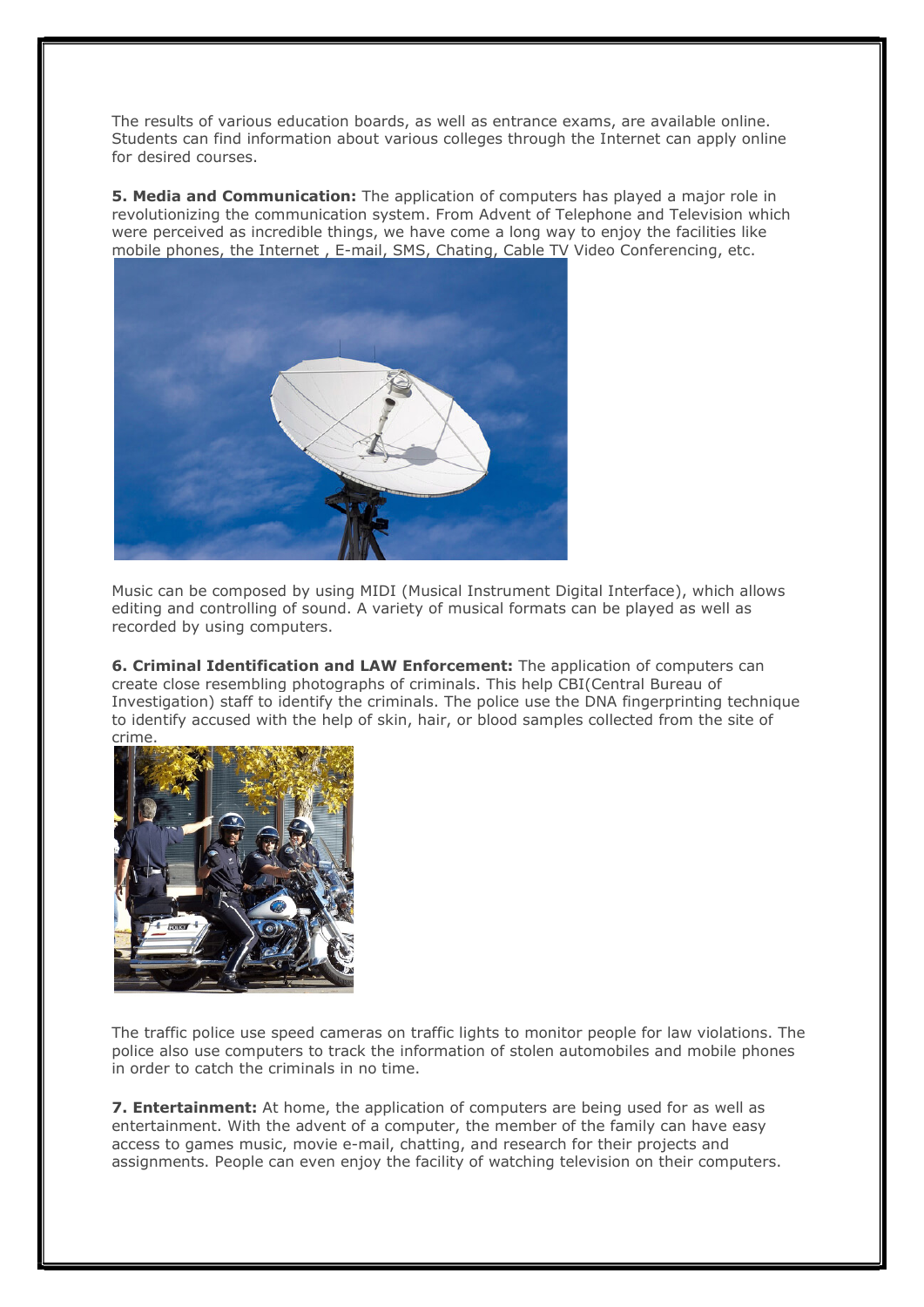

8. Business: Computer has helped in improving business activities throughout the world. The organization can have access to the latest technology and manpower across the world. Ecommerce has completely changed the scenario of online shopping.



Much more online business growth from the application of computer such as Amazon, Flipkart, etc. Global business relations can be now maintained through the Internet. Computers are used in offices for maintaining sales and marketing records, stock control, Planning, Productions, Tax Records and preparing salary sheet etc.

**9. Animation and Films: In the field of entertainment, the computer is used for making** cartoon films, producing special musical effects, and bringing fantasy to life in movies. Cartoon characters like Walt Disney's Mickey and Donald, Tom, and Jerry, etc are given animation effects through computers.

Movie-like Jurassic Park, Godzilla, Happy Feet Robot, Kung Fu Panda has used the latest computer animation techniques for giving special effects.

10. Book Publishing: With the help of the Application of computer, Designing, typing, and editing work can be done with great ease and efficiency. We can insert pictures, apply various formatting features and styles to a book in no time using a computer.

**11. Commercial Purpose:** Advanced reservation of rooms in hotels and booking of cinema tickets is now possible from anywhere with the advent of the Internet . The billing system in theaters, shopping malls are hotels that have become possible through computers. 12. Engineering and Manufacturing: The Application of computers has played a major role in Computed Aided Design(CAD) and Computer-Aided Engineering (CAE) for designing and manufacturing high-quality products like cars and planes.

Architect use computer for designing the layout of building and viewing the objects in details. A robot is big advancement in technology which is used to skillful and repetitive work. Manufacturing with support of robots and computers is called Computer Aided Manufacturing(CAM).